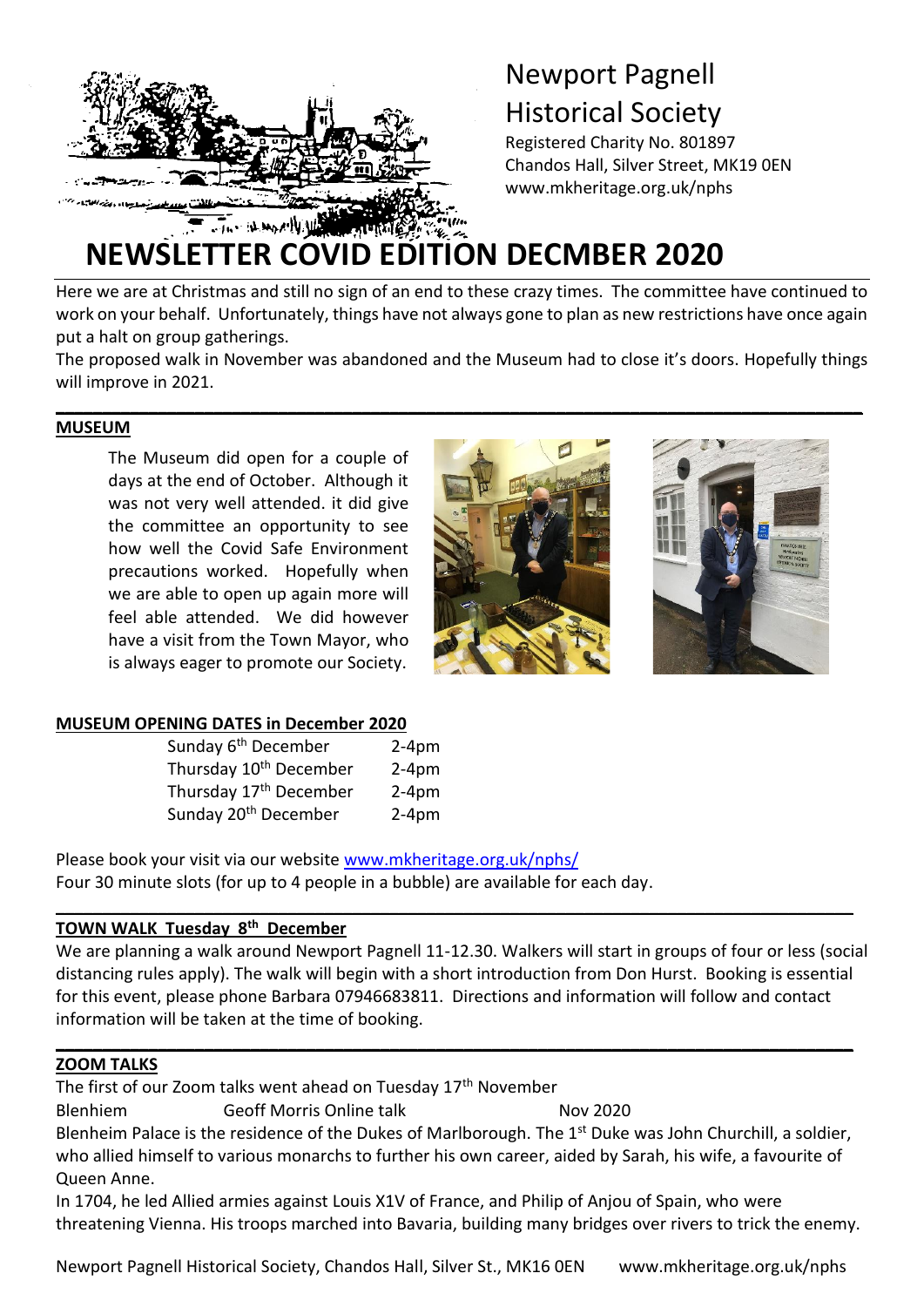On 13 August 1704, he defeated the Franco-Spanish at Blenheim, Bavaria. He was given the Royal Manor of Woodstock in 1705.

Soon after, Sarah fell out with Queen Anne. The building work at Blenheim was completed with their own money. John died in 1722, but his wife continued the work. There are Blenheim battle scenes on ceilings in the Great Hall and Saloon.

John & Sarah are buried at Blenheim

Thanks Geoff for this interesting insight into Blenheim **KD**

We highly recommend you take the opportunity to here Geoff's talk. If you are able to can find it on YouTube following this link<https://youtu.be/F8EVtwwgeD8>

**\_\_\_\_\_\_\_\_\_\_\_\_\_\_\_\_\_\_\_\_\_\_\_\_\_\_\_\_\_\_\_\_\_\_\_\_\_\_\_\_\_\_\_\_\_\_\_\_\_\_\_\_\_\_\_\_\_\_\_\_\_\_\_\_\_\_\_\_\_\_\_\_\_\_\_\_\_\_\_\_\_\_\_\_\_\_\_**

## **FUTURE ZOOM TALKS**

We also intend to do talks in 2021 on the following Tuesdays at 7.30pm 5th JANUARY 2nd FEBRUARY 2nd MARCH

The first of the talks will be "The Work of the Parks Trust". The link to this will be forwarded to you in due course and will be found on our Web Site.

Future speakers to be confirmed.

Your thoughts on content, times, format etc. would be appreciated [nphsmuseum@outlook.com](mailto:nphsmuseum@outlook.com)

## **CHRISTMAS QUIZ Tues 15 Dec 2020**

Come and join in our annual social event for members. Unfortunately, we won't be able to meet up in the church with the usual buffet and wine, due to the restrictions imposed by the government.

**\_\_\_\_\_\_\_\_\_\_\_\_\_\_\_\_\_\_\_\_\_\_\_\_\_\_\_\_\_\_\_\_\_\_\_\_\_\_\_\_\_\_\_\_\_\_\_\_\_\_\_\_\_\_\_\_\_\_\_\_\_\_\_\_\_\_\_\_\_\_\_\_\_\_\_\_\_\_\_\_\_\_\_\_\_\_\_**

This year's get together will be on ZOOM. We hope that many of you will be able to participate. It's just for fun – marking your own papers, and keeping score. Feel free to get into the spirit of the event with a glass of something, nibbles and mince pies.

**\_\_\_\_\_\_\_\_\_\_\_\_\_\_\_\_\_\_\_\_\_\_\_\_\_\_\_\_\_\_\_\_\_\_\_\_\_\_\_\_\_\_\_\_\_\_\_\_\_\_\_\_\_\_\_\_\_\_\_\_\_\_\_\_\_\_\_\_\_\_\_\_\_\_\_\_\_\_\_\_\_\_\_\_\_\_\_**

Joining instructions will be sent out in due course

#### **ONE MORE FOR THE ROAD**



Copies of NPHS book by Don Hurst & Dennis Mynard are available at £10. This is the updated version of the original published in 1999. Fully revised in 2019. Read all about the history of the numerous pubs in Newport Pagnell. Lots of lovely pictures too.

The museum will be open in December, following government guidelines, for you to view a copy of the book.

We also have other publications on display.

#### **CO-OP CHARITY FUNDING**

Thank you to all opted for NPHS as the charity of choice. We are very pleased to announce that the following was raised: -

| Up until | 9 <sup>th</sup> April     | £1,219.86 |
|----------|---------------------------|-----------|
|          | 13 <sup>th</sup> November | £3,389.73 |